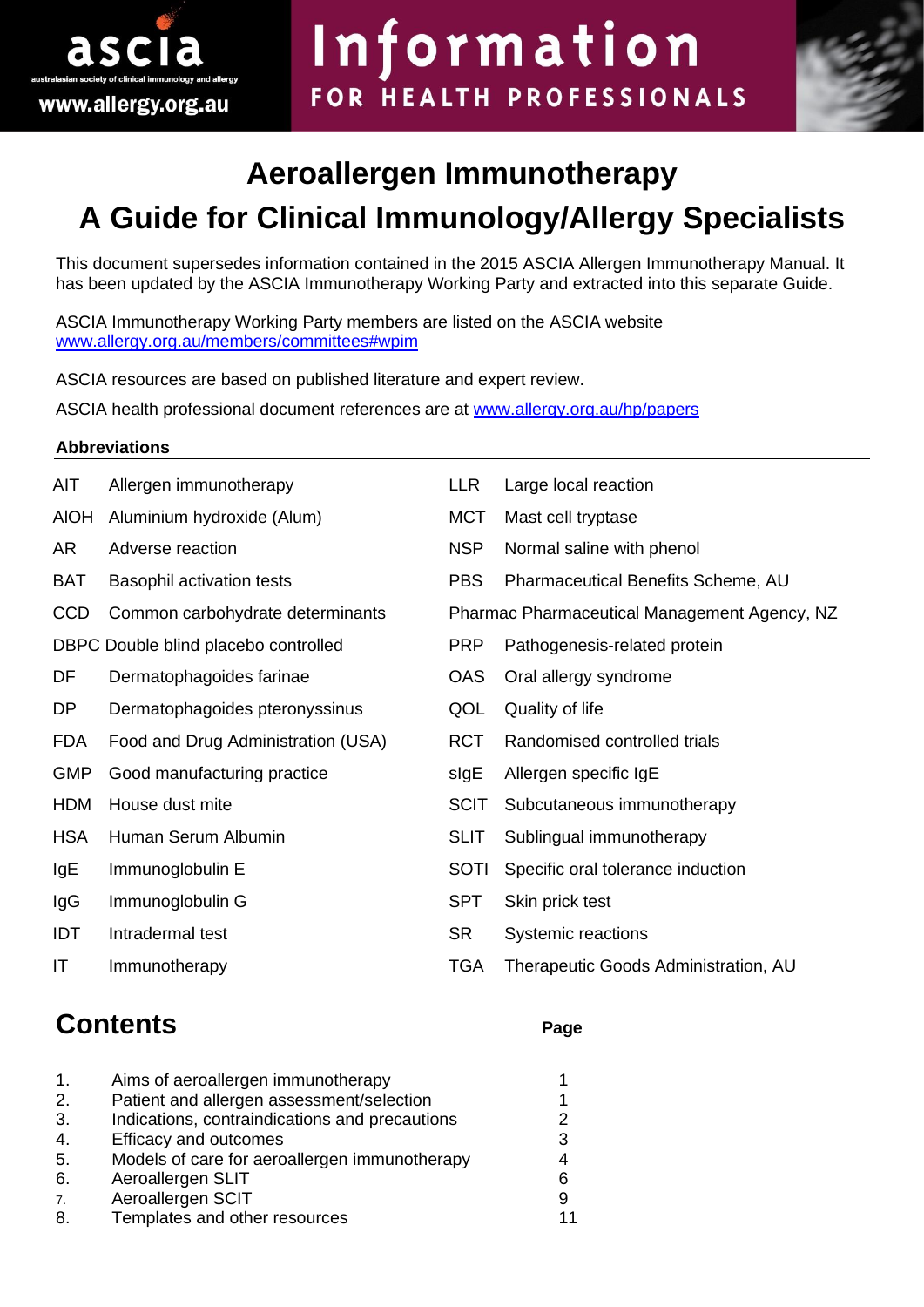#### **1. AIMS OF AEROALLERGEN IMMUNOTHERAPY**

In most patients who are allergic to aeroallergens, AIT reduces, but does not eliminate, allergic reactions to aeroallergens.

The aims of AIT are to:

- Reduce symptom severity and medication use in allergic rhinitis and allergic asthma. This may lead to improvement of QOL, improved functional capacity at work and school, reduced absenteeism and presenteeism, and reduced hospital admissions for asthma.
- Improve tolerance to allergen exposure.
- Possibly reduces the risk of new allergic sensitisations in patients.
- Possibly reduces the risk of asthma development in patients with allergic rhinoconjunctivitis.

#### **2. PATIENT AND ALLERGEN ASSESSMENT/SELECTION**

AIT may be considered as a therapeutic option only when all of the following criteria are met.

#### **The patient:**

- Has an allergic disorder that has been shown to benefit from AIT.
- Has clinical evidence of a relationship between allergen exposure and symptoms.
- Has specific IgE to the relevant allergenic trigger (shown by blood sIgE test or SPT).
- Is able to give informed consent and a commitment to adhere to treatment course (for child parent/guardian).
- Has no absolute contraindications to AIT.
- Has allergic disease for which a commercially manufactured allergen extract suitable for AIT is available.
- Is unable (e.g. occupational or social exposures) or unwilling (e.g. pets) to avoid exposure.

#### **Other selection criteria:**

- Children over five years of age (current recommendation; related partly to patient acceptability and partly to trials showing benefit in patients five years and older), but this is not an absolute limitation.
- Allergic disease is impacting significantly on QOL.
- Medication is inadequately effective to control symptoms, poorly tolerated, or patient wants to reduce medication use.
- Likelihood of greater adherence to supervised AIT than medication.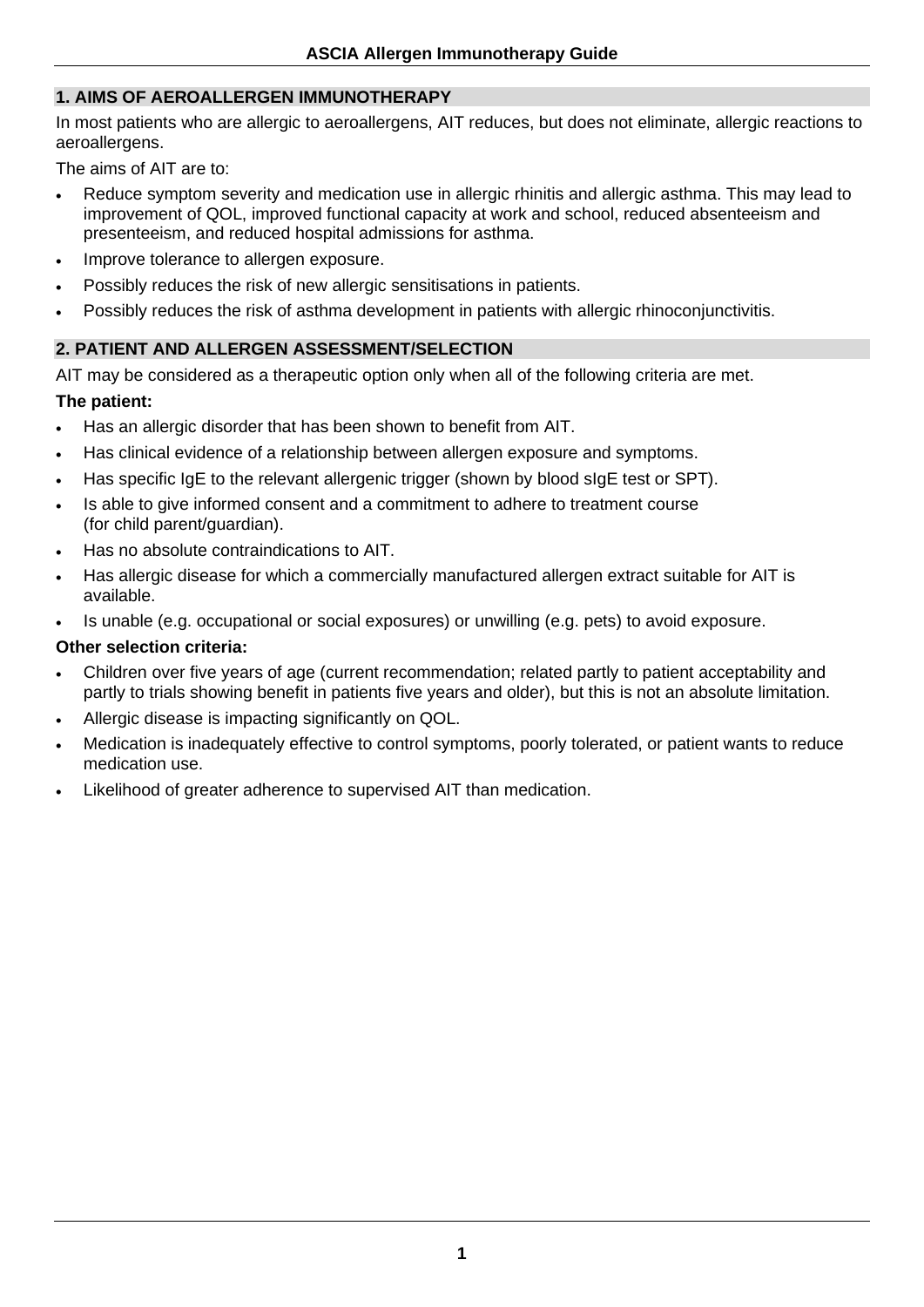#### **3. INDICATIONS, CONTRAINDICATIONS AND PRECAUTIONS**

#### **DISEASE-RELATED INDICATIONS**

- **Allergic respiratory disease such as allergic rhinitis, allergic asthma**: commonly indicated.
- **Atopic dermatitis:** based on a few high quality studies, AIT in atopic dermatitis is of limited benefit.
- **Oral allergy syndrome (OAS), also known a pollen food syndrome**: AIT is not currently recommended.
- **Nasal polyposis:** there is no evidence that inhalant AIT alters the natural history of nasal polyposis, although co-existing allergic rhinitis may benefit.

#### **CONTRAINDICATIONS AND PRECAUTIONS**

#### **Absolute contraindications**

- Inability for patient or child's parent/guardian to give informed consent.
- Current or planned pregnancy (contraindication to initiation of AIT only).
	- The major reason for not initiating AIT is the risk of anaphylaxis, which could be dangerous to the foetus (hypotension with reduced placental perfusion, uterine contractions).
	- SCIT is considered to pose a higher risk than SLIT. One trial reported that initiation of SLIT in pregnancy was safe, but this is not yet considered standard of care.
	- Enquiries should be made in all female patients of child-bearing age regarding their plans for pregnancy prior to initiation of AIT.
	- Pregnancy is not a contraindication to continuation of maintenance AIT and most patients who become pregnant during AIT can continue treatment. This should be discussed with the patient's clinical immunology/allergy specialist.

#### **Special considerations/precautions**

- **Unstable or poorly controlled asthma** is a significant risk factor for severe adverse reactions to both SCIT and SLIT. An FEV1 of <70% may be considered an absolute contraindication for SCIT.
- **Beta blocker use,** especially non-selective beta blockers, may impede the management of anaphylaxis. Glucagon should be available in addition to adrenaline (epinephrine). The risk/benefit ratio is less likely to be favourable for SCIT with aeroallergens.
- **Advanced age and severe co-morbidity** such as cardiovascular and respiratory disorders which may influence safety.
- **Life-threatening adverse reactions to prior aeroallergen AIT:** SLIT may be considered with caution but anaphylaxis to SLIT, whilst extremely rare, has occurred in people with previous anaphylaxis to SCIT.
- **Eosinophilic Oesophagitis (EOE)** is a contra-indication to SLIT and thus SCIT may be the preferred choice.
- **Patients with arm lymphoedema** (e.g. after cancer surgery), should have injections on the nonaffected side.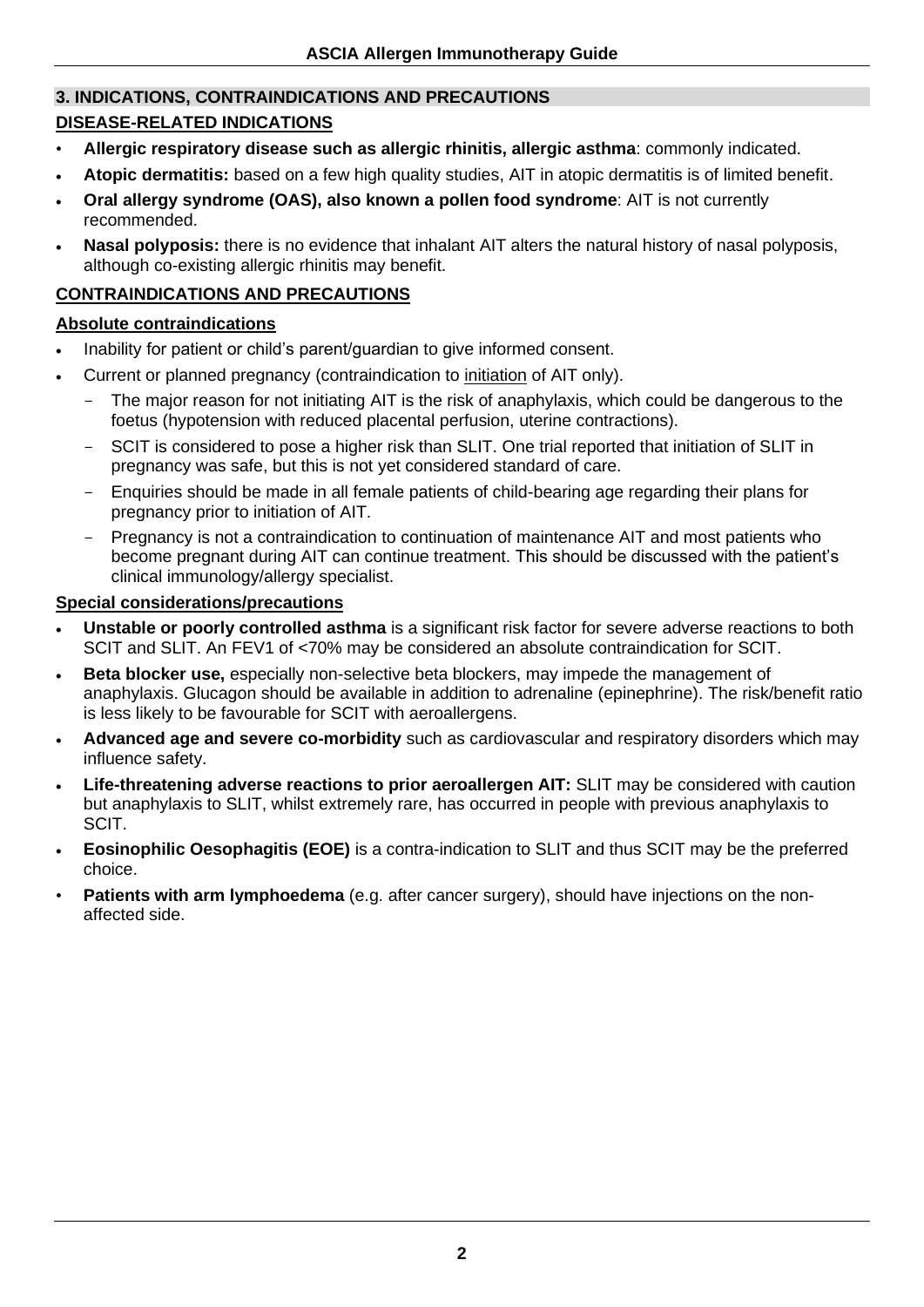#### **4. EFFICACY AND OUTCOMES**

Assessment of efficacy of inhalant AIT in clinical practice is largely limited to patient reported symptom improvement on allergen exposure and reduction in medication use.

AIT efficacy should be measured between six to twelve months for perennial allergens or after two pollen seasons. If positive results to treatment are found, AIT may continue for three years. After three years AIT can be stopped.

There is currently no objective test or biomarker to establish efficacy. Questionnaires are recommended to improve reporting. Structured questionnaires are available. Visual analogue scales (VAS) have been validated in the assessment of disease severity and response to AIT.

#### **Improvements to be expected include:**

- Reduction in the frequency and severity of symptoms (e.g. day to day or during pollen season, or in response to allergen exposure).
- Reduction in the need for/usage of medication.

Patients sometimes report a lack of improvement in symptoms in the absence of medications, but find that allergic symptoms are easier to control with standard medications, whereas medications before treatment were relatively ineffective.

#### **FACTORS INFLUENCING OUTCOMES**

There is currently no reliable marker to predict the success of AIT, or duration of benefit once treatment is ceased. Published evidence in allergic rhinitis shows sustained benefit for three years after AIT cessation.

| <b>Factor</b>                             | <b>Comments</b>                                                  |
|-------------------------------------------|------------------------------------------------------------------|
| Quality of allergen extract.              | Adequate concentrations of major allergenic proteins.            |
| Optimisation of choice of allergens.      | Dominant or primary sensitising allergen.                        |
| Sufficient maintenance dose of allergens. | Efficacy dependent on total cumulative dose and duration.        |
|                                           | May be influenced by patient tolerance and adherence.            |
| Type of allergen.                         | Greatest evidence exists for pollen and dust mite extracts.      |
| Patient adherence to AIT.                 | If there are positive results to treatment, AIT may continue for |
|                                           | three years.                                                     |
| Treatment initiation by clinical          | Specialist initiation and supervision results in more            |
| immunology/allergy specialist.            | appropriate patient and allergen selection.                      |

The following factors have been proposed to influence the outcome:

Factors associated with premature cessation of an AIT program include:

- Cost.
- Lack of efficacy.
- Efficacy where the patient perceives no need to continue.
- Inter-current illnesses or other interruptions.

#### **Mixing AIT**

Simultaneous inhalant AIT to more than one allergen group is effective.

Mixing of more than one allergen in the same bottle can undermine effectiveness for two reasons:

- Mixing may decrease efficacy due to possible dilution effects and proteolytic degradation associated with certain extracts (not recommended).
- Concerns to proteolytic degradation do not apply to allergoids.

There is a theoretical possibility that SLIT allergen extracts administered simultaneously might result in dilution, or saturation of submucosal dendritic cells limiting allergen absorption. Therefore, it is recommended to separate SLIT allergen administration in time (such as morning and night, or separation by 15 to 30 minutes, according to manufacturer instructions).

This may not be the case for specialist formulated aqueous preparations where a full strength of both separate allergens can be included in the extract by reducing the proportion of diluent.

Different brands of extracts, or aqueous and alum absorbed extracts should never be mixed in the same bottle due to unknown risk of compatibility, stability and risk of administration.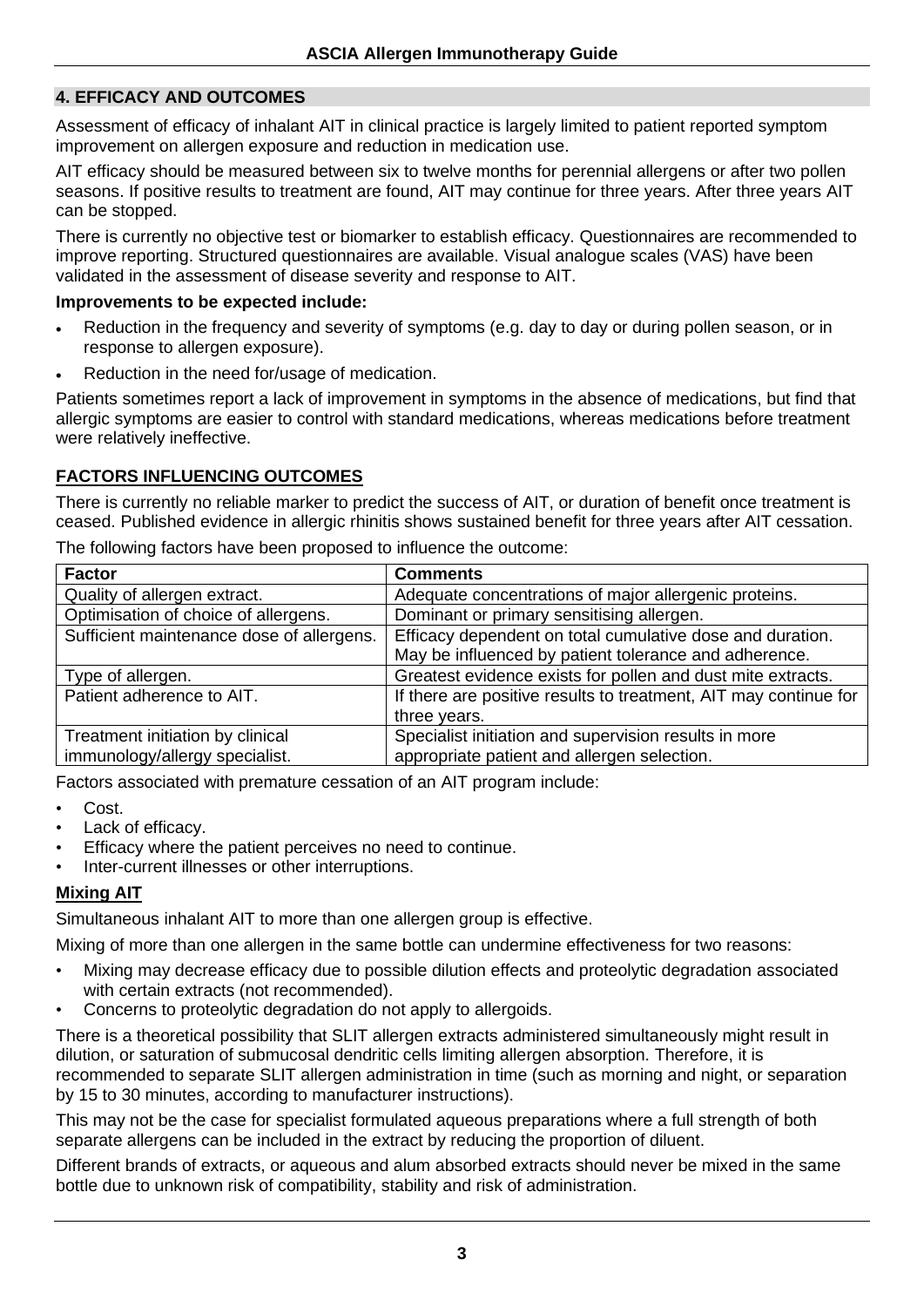#### **5. MODELS OF CARE FOR AEROALLERGEN IMMUNOTHERAPY**

Possible models of optimal care to provide AIT include:

#### **SCIT**

- Clinical immunology/allergy specialist input into allergen and patient selection.
- Clinical immunology/allergy specialist involvement (through GP or specialist rooms) in up-dosing, maintenance and issues with desensitisation.
- Clinical immunology/allergy specialist close follow up and review of efficacy and adverse effects to prevent unnecessary harm or inappropriate treatment.
- AIT efficacy should be measured between six to twelve months for perennial allergens or after two pollen seasons. If positive results to treatment are found, AIT may continue for three years. After three years AIT can be stopped.

#### **SLIT**

- Clinical immunology/allergy specialist initiates; GP continues management including ordering of new extracts; specialist scheduled review.
- Clinical immunology/allergy specialist initiates; specialist scheduled review, and once patient is judged to have benefited, then supplies appropriate paperwork and order forms for ongoing maintenance SLIT to patient and GP.
- Clinical immunology/allergy specialist initiates and orders new extracts, patient review at time of pickup of new extracts; GP informed but no requirement for direct involvement.

#### Specialist monitoring of AIT is recommended for the following purposes:

- Check for adverse events/reactions.
- Assess efficacy, which should be measured between six to twelve months for perennial allergens or after two pollen seasons. If positive results to treatment are found, AIT may continue for three years. After three years of AIT can be stopped.
- Provide advice regarding adjunctive therapy such as supplementary pharmacological.
- Consider cessation if major adverse events/inadequate efficacy.
- Support maintenance of adherence to course, with information, discussions of efficacy, reminders of maximal long-term remission from completion of full course and manage patient expectations.
- Monitor compliance, adherence and regularity of injections as irregularity may increase risk.
- Monitor factors which increase the risk of treatment, such as inadequate post-injection observation, injections during illness or asthma exacerbation, disregard of other safety advice, new comorbidities or medications.
- Monitor overall adherence with entire course, awareness of premature cessation.
- Discuss, offer or optimise standard pharmacological management of allergic disease for patients who discontinue AIT.
- If treatment is ineffective, consider possible explanations including the development of new allergen sensitivity, or intercurrent non-allergic rhinitis or chronic sinusitis.

#### **AEROALLERGEN SCIT VERSUS SLIT**

#### **Efficacy**

Both SCIT and SLIT are proven to be efficacious for allergic respiratory disease by numerous RCT and meta-analyses. There has been a focus on clinical trials in SLIT, with many more double-blind-placebocontrolled (DBPC) trials involving larger numbers of subjects compared with older trials of SCIT.

An indirect meta-analysis of 36 SLIT and SCIT studies for treatment of allergic rhinitis in grass pollen allergic patients concluded that SCIT was superior to SLIT in terms of symptom control and medication use.

#### **Adverse Reactions and Safety**

SLIT carries a markedly lower rate of significant adverse reactions than SCIT. See table below.

#### **Compliance**

Compliance and adherence to a full recommended three-year course of AIT is reported to be low for both SLIT and SCIT. It had been considered that ready acceptability and ease of use would lead to improved adherence to treatment with SLIT compared with SCIT. However, in most studies adherence rates have been reported to be lower.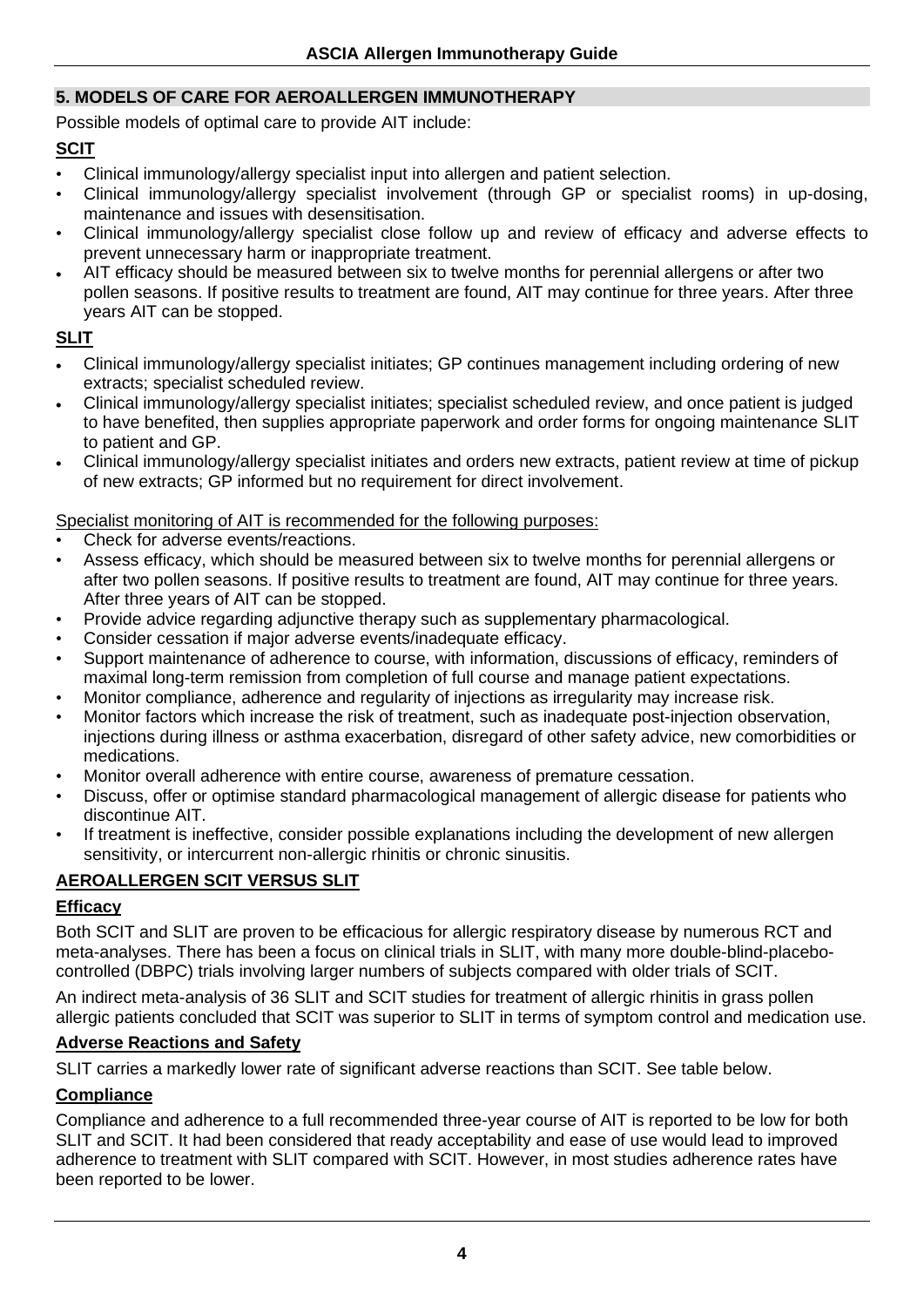#### **Table 1: Comparing SCIT with SLIT**

| <b>Decision points</b>    | <b>Injection (SCIT)</b>   | Oral (SLIT)                            | <b>Comment</b>                           |
|---------------------------|---------------------------|----------------------------------------|------------------------------------------|
| <b>Treatment location</b> | <b>Medical facilities</b> | Home dosing.                           | SLIT is more convenient.                 |
|                           | Travel time to Dr         |                                        |                                          |
|                           | plus wait period.         |                                        |                                          |
| Safety                    | Supervised dosing.        | Home administration.                   | SLIT is safer.                           |
| Children                  | Dislike injections.       | More acceptable.                       | SLIT is more acceptable in children.     |
| Waiting period            | At least 30 min after     | 30 min wait after 1 <sup>st</sup> dose | SLIT is more convenient.                 |
|                           | injection.                | with Dr, then home                     |                                          |
|                           |                           | dosing.                                |                                          |
| Cost to patient           | Weekly/monthly            | SLIT requires a higher                 | SLIT usually more expensive to           |
|                           | doctor's consultation     | total allergen dose than               | patient. Total cost must take into       |
|                           | fee + transportation      | <b>SCIT. Cost of SLIT</b>              | account cost of allergen + medical       |
|                           | $costs + time off$        | extracts is higher.                    | supervision cost.                        |
|                           | work.                     |                                        |                                          |
| Allergen strength         | Standardised              | Tablets are fixed strength             | Mixing of high and low concentration     |
|                           |                           | dose.                                  | oral liquid extracts results in them     |
|                           |                           | Liquid concentrations                  | being shipped as a low concentration     |
|                           |                           | vary.                                  | extract.                                 |
| Effectiveness             | Reduction in              | Reduction in symptom                   | Evidence of greater benefit from         |
|                           | symptom scores,           | scores, medication use,                | injections than oral for pollen allergy  |
|                           | medication use,           | evident within first year.             | and dust mite, may favour SCIT.          |
|                           | evident within first      |                                        |                                          |
|                           | year.                     |                                        |                                          |
| Pregnancy                 | Do not start if           | Do not start if pregnant;              | Both SCIT and SLIT maintenance is        |
|                           | pregnant; may             | may continue                           | considered safe.                         |
|                           | continue                  | maintenance.                           |                                          |
|                           | maintenance.              |                                        |                                          |
| Duration                  | Three years.              | Three years.                           | Long term benefit shown with both        |
|                           |                           |                                        | SLIT and SCIT.                           |
| Regular treatment         | Reinforced by             | Home dosing- no                        | Compliance with SLIT may be more         |
|                           | having regular            | reminder to take                       | difficult.                               |
|                           | appointments.             | treatment.                             |                                          |
| Age                       | > Five years              | $\geq$ Five years                      | Young children dislike injections and    |
|                           |                           |                                        | may dislike oral treatment. Earlier      |
|                           |                           |                                        | treatment may be effective.              |
| Oral allergy              | Not applicable.           | Itchy mouth with dosing.               | Injections may be more acceptable.       |
| syndrome                  |                           |                                        |                                          |
| Side-effects              | Very low risk of          | Local mouth/throat side-               | SLIT is safer, relevant in patients with |
|                           | asthma or                 | effects; minimal risk of               | cardiorespiratory disease.               |
|                           | anaphylaxis.              | anaphylaxis.                           |                                          |
| Contraindication          | Uncontrolled              | Uncontrolled asthma.                   | Asthma must be controlled.               |
|                           | asthma.                   | EoE                                    | SCIT is preferred for EoE and oral       |
|                           | EoE                       | Oral inflammatory                      | inflammatory conditions.                 |
|                           | Oral inflammatory         | conditions.                            |                                          |
|                           | conditions.               |                                        |                                          |
| Compliance                | 23% completed             | 7% completed three                     | >6,000 subjects pharmacy database        |
|                           | three years.              | years.                                 | study.                                   |
| Registration              | Some injectable           | Tablets only.                          | May influence ability to obtain private  |
|                           | extracts.                 |                                        | health fund rebates.                     |
| Medicare rebates          | Dr visits only; not for   | No                                     | Cost implications.                       |
|                           | allergen.                 |                                        |                                          |
| Private health fund       | Only some full            | Tablets (if registered                 | Cost implications.                       |
| rebates.                  | registered extracts.      | yes).                                  |                                          |
|                           |                           | Oral liquids (rarely.)                 |                                          |
| Delivery time             | Two to eight weeks.       | Tablets are usually                    | Depends if stock is immediately          |
|                           |                           | immediately available.                 | available or needs to be ordered.        |
|                           |                           |                                        |                                          |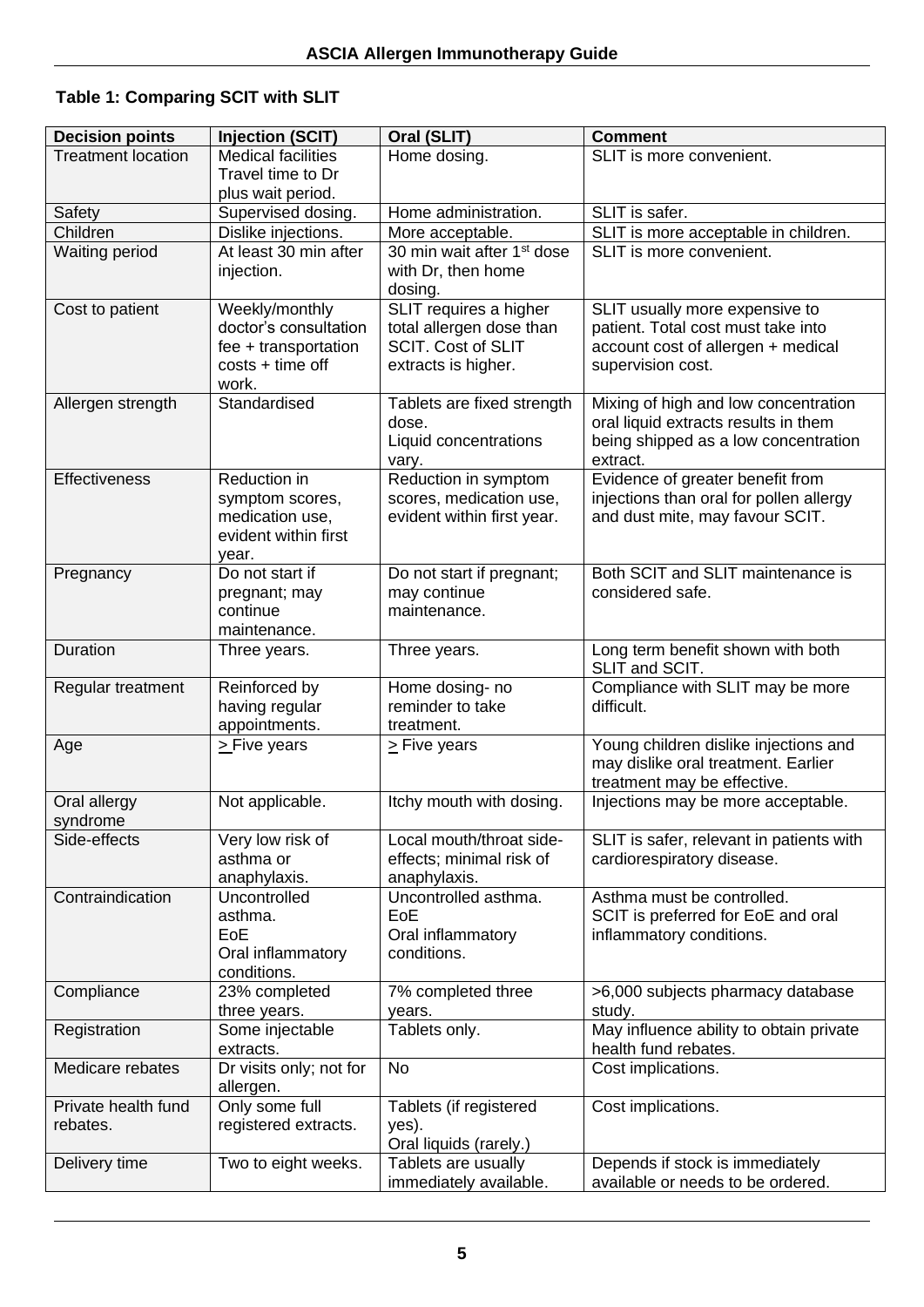#### **6. AEROALLERGEN SLIT**

#### **Prescription of SLIT**

The decision to recommend AIT to a patient with inhalant allergy is made by the specialist physician and the patient, after consideration of many factors.

The specialist physician must be convinced that the appropriate sensitisations have been confirmed and that optimal medical management has been instituted.

The patient will be committed to at least three years of regular therapy with efficacy only assessable after at least six months of treatment.

Cost, convenience and accessibility to medical care are other factors to be considered before choosing the most appropriate formulation.

#### **Indications for SLIT**

As with all AIT, SLIT is indicated for confirmed, type 1, immediate hypersensitivity reactions to inhalant allergens causing rhinoconjunctivitis with or without asthma, either perennial or seasonal in nature.

Contraindications for SLIT include:

- Severe unstable asthma.
- Use of beta-blockers, according to product information; may not be absolute.
- Chronic oral inflammatory disease (e.g. oral lichen planus).
- Eosinophilic Oesophagitis

#### **SLIT PRODUCTS**

A list of suppliers can be found on the ASCIA website:

[www.allergy.org.au/members/allergen-immunotherapy-information](http://www.allergy.org.au/members/allergen-immunotherapy-information)

#### **Types of allergens:**

A large number of allergen extracts are available for SLIT. Please consult manufacturers for the full list of available allergen extracts. In general, extracts available within the various major categories of allergens are listed below:

- Pollens
- **Mites**
- Animals
- Moulds

#### **Formulations**

SLIT is available as a solution and as a tablet formulation for a limited number of allergens.

A major decision for the prescribing physician is to select the major relevant allergen/s for a particular patient based on clinical history and some measure of s-IgE sensitisation.

In most rigorous clinical studies of AIT, the treatment is usually conducted with one or a few allergens in the extract. However, in some countries (e.g. USA), mixes of many allergens have been standard practice.

#### **Combined or separate formulations**

Reviews of AIT studies reporting the simultaneous administration of more than one unrelated allergen extract suggest:

- Simultaneous delivery by SLIT of multiple unrelated allergens can be clinically effective with appropriate identification of relevant allergens.
- Treatment with adequate doses for a sufficient period of time is essential.
- There is need for additional studies with more than two allergen extracts, particularly using SLIT, where there are currently no adequate studies to assess safety and efficacy.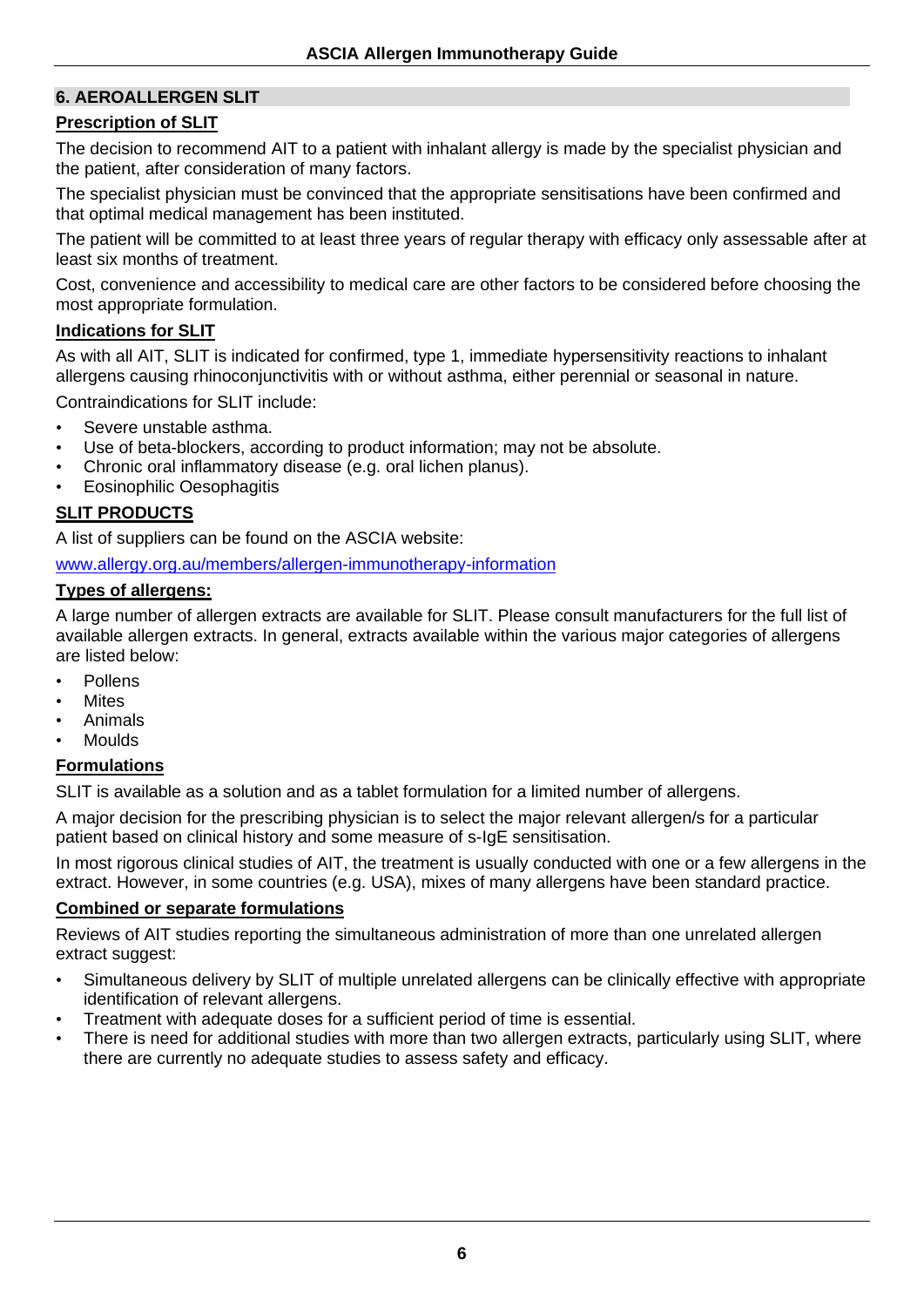#### **SLIT SCHEDULES**

#### **Commencement of treatment**

It is recommended that SLIT should be commenced in a physician's office. There are a small number of reports of anaphylaxis following the first dose of SLIT.

Prior to commencing SLIT, it is important to enquire about:

- New drugs which might require precautions (e.g. beta blockers).
- Active infection (e.g. URTI with fever).
- Active asthma.

You should note the following in the patient record:

- Patient name.
- SLIT manufacturer/formulation.
- Allergens administered.
- Date of commencement.

The patients should be informed of the possible side-effects of SLIT (mainly local) and how to manage them. Specific instructions should be provided to patients regarding the management of adverse reactions, unplanned interruptions in treatment and situations when SLIT should be withheld (see later in section 5.5). Patient information booklets are available from the manufacturers.

#### **SLIT general instructions**

| <b>Storage</b>        | Check storage requirements as some products require refrigeration.<br>$\bullet$                                                                                                                                                                                                                               |
|-----------------------|---------------------------------------------------------------------------------------------------------------------------------------------------------------------------------------------------------------------------------------------------------------------------------------------------------------|
| <b>Expiry</b>         | Always check the expiry date.                                                                                                                                                                                                                                                                                 |
| <b>Administration</b> | The first dose must be administered in the doctor's office then the treatment is<br>taken at home. The solution or tablet is placed under the tongue, held for two<br>minutes, and then swallowed. Patients should refrain from eating or drinking after<br>administration for at least 15 minutes.           |
| <b>Dosing</b>         | Some products commence with a short up-dosing phase followed by a<br>maintenance phase. Other products have only one dose.                                                                                                                                                                                    |
| <b>Precautions</b>    | Do not use the treatment in the following situations:<br>$\bullet$<br>Presence of uncontrolled or severe asthma (FEV1<70% predicted).<br>Ongoing Beta blocker treatment (relative contraindication).<br>Presence of oral inflammatory conditions (e.g. ulcerations, infections).<br>Recent dental extraction. |

For more details and instructions specific to products, refer to Appendix C.

#### **Treatment schedule**

AIT is usually continued regularly daily throughout the year for perennial allergens such as HDM.

Pollens may be continued throughout the year or may be administered according to a pre-seasonal regimen.

- For perennial allergens (e.g. HDM) commence treatment at any time of the year and continue regularly daily throughout the year.
- For perennial pollen allergens commence treatment two to four months prior to onset of pollen season and continue daily throughout the year.
- For pre-seasonal pollen commence treatment two to four months prior to onset of pollen season and continue daily for six months (two to four months overlapping with pollen season).

Pre-seasonal regimens for pollen AIT have been shown to have similar efficacy to perennial regimens. In each case treatment is continued for three years, either continuously or pre-seasonally for three consecutive years.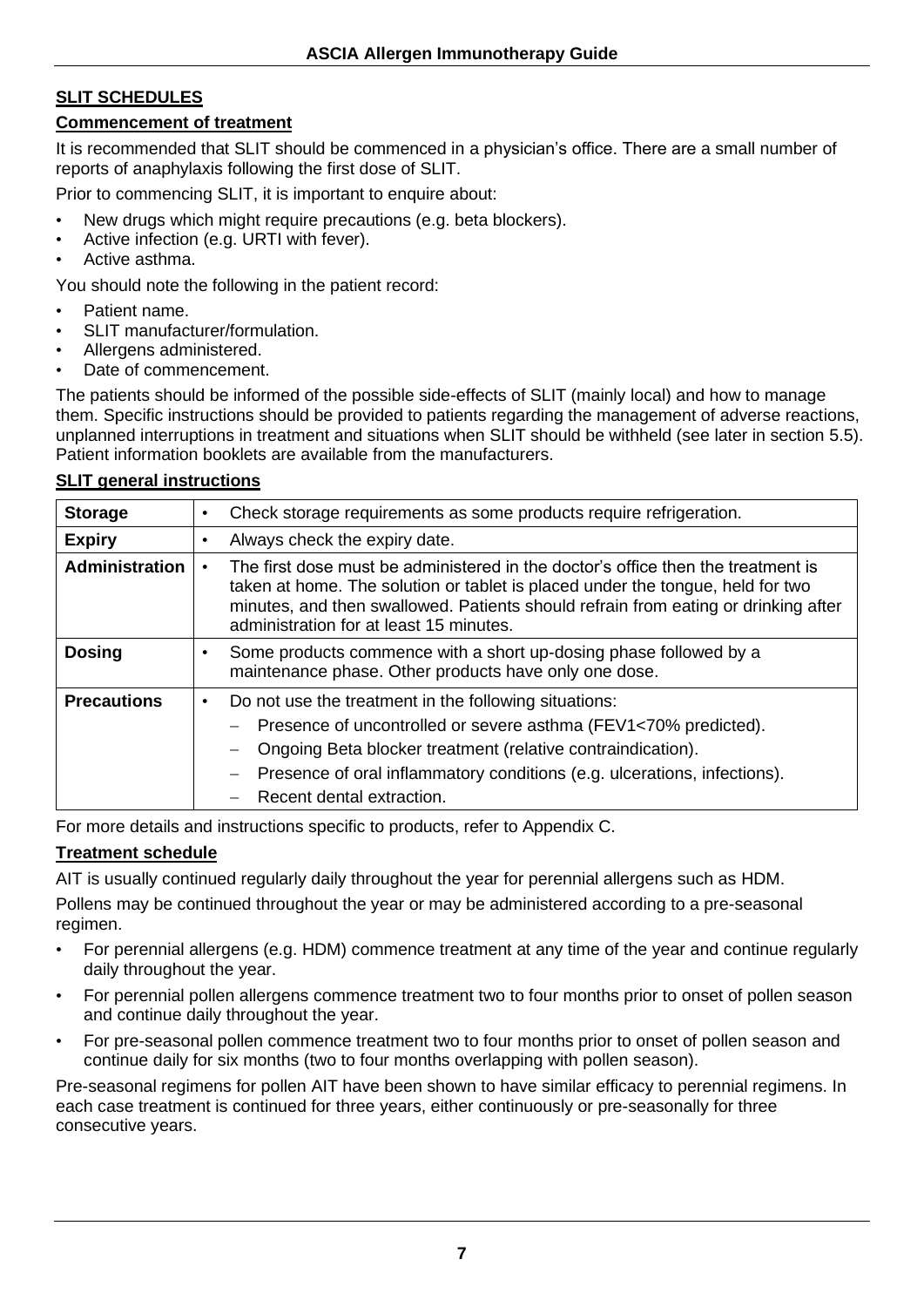#### **SLIT PRECAUTIONS**

Patients should be advised to avoid eating foods that may cause mucosal abrasions or cleaning teeth immediately before administration of SLIT drops, sprays or tablets.

The following factors should lead to omission of the daily dose, or temporary interruption of the course:

- Recent dental treatment with tooth extraction, until healed.
- Inflammation in the mouth (e.g. aphthous ulceration).
- Injury with open wound inside oral cavity.
- Acute febrile illness.
- Acute active asthma (a risk factor for serious adverse reactions).

#### **SLIT SAFETY**

#### **Minor adverse reactions**

There are some common side effects which can occur with all SLIT preparations. Side effects are generally mild to moderate and do not usually lead to discontinuation of the SLIT program however, account for treatment withdrawal of patients in clinical trials:

- Oral side effects include pruritus, oropharyngeal discomfort, minor swelling under the tongue, and salivary gland discomfort.
- Gastrointestinal side effects are uncommon, but include nausea, abdominal pain, vomiting, and diarrhoea.

Side effects can usually be controlled by temporarily reducing the dose, or by antihistamine premedication.

Itchy mouth usually stops after four to six weeks.

Routine antihistamine premedication in the longer term is not usually required.

#### **Severe adverse reactions**

The majority of SLIT adverse events occur at the beginning of treatment. Whilst local oral discomfort is common, local oropharyngeal swelling is rare and significant airway angioedema has only rarely been reported. Exacerbation of asthma has been rarely reported; seven instances in a review of 4,000 patients. Eosinophilic oesophagitis has been reported to develop during SLIT. Several cases of SLIT-related anaphylaxis have been reported, but no fatalities.

Risk factors for the occurrence of SLIT severe adverse events have not yet been established.

- Some factors in the SLIT anaphylaxis case reports are recognised as risk factors for SCIT, such as height of season, history of previous severe reactions, interruption of treatment, dose errors and accelerated schedules.
- Most of the patients with SLIT related significant adverse effects or anaphylaxis had asthma.
- Four patients who had anaphylaxis with SLIT had previously had anaphylaxis with SCIT, and two of these reacted to their first SLIT dose.

#### **SLIT UNRESOLVED ISSUES**

There are many aspects of SLIT which still require further investigation and confirmation.

Efficacy aspects include:

- Optimal dose, schedule and allergen formulation.
- Duration of benefit.
- Prevention of new sensitisations and atopic diseases.
- Efficacy for allergens other than pollen and HDM, largely due to the lack of large high quality trial data
- **Efficacy with multiple/combination allergens.**

Safety aspects include:

- Risks of SLIT in moderate to severe asthma.
- Risks of SLIT in patients who have had anaphylaxis from SCIT.
- Possible SLIT contraindications in patients on Beta blockers or ACE-inhibitors.
- Safety of SLIT in pregnancy.
- Possible risk factors of oral lesions and SLIT leading to significant adverse events.
- How to deal with treatment interruptions, re-starting treatment, and co-seasonal treatment.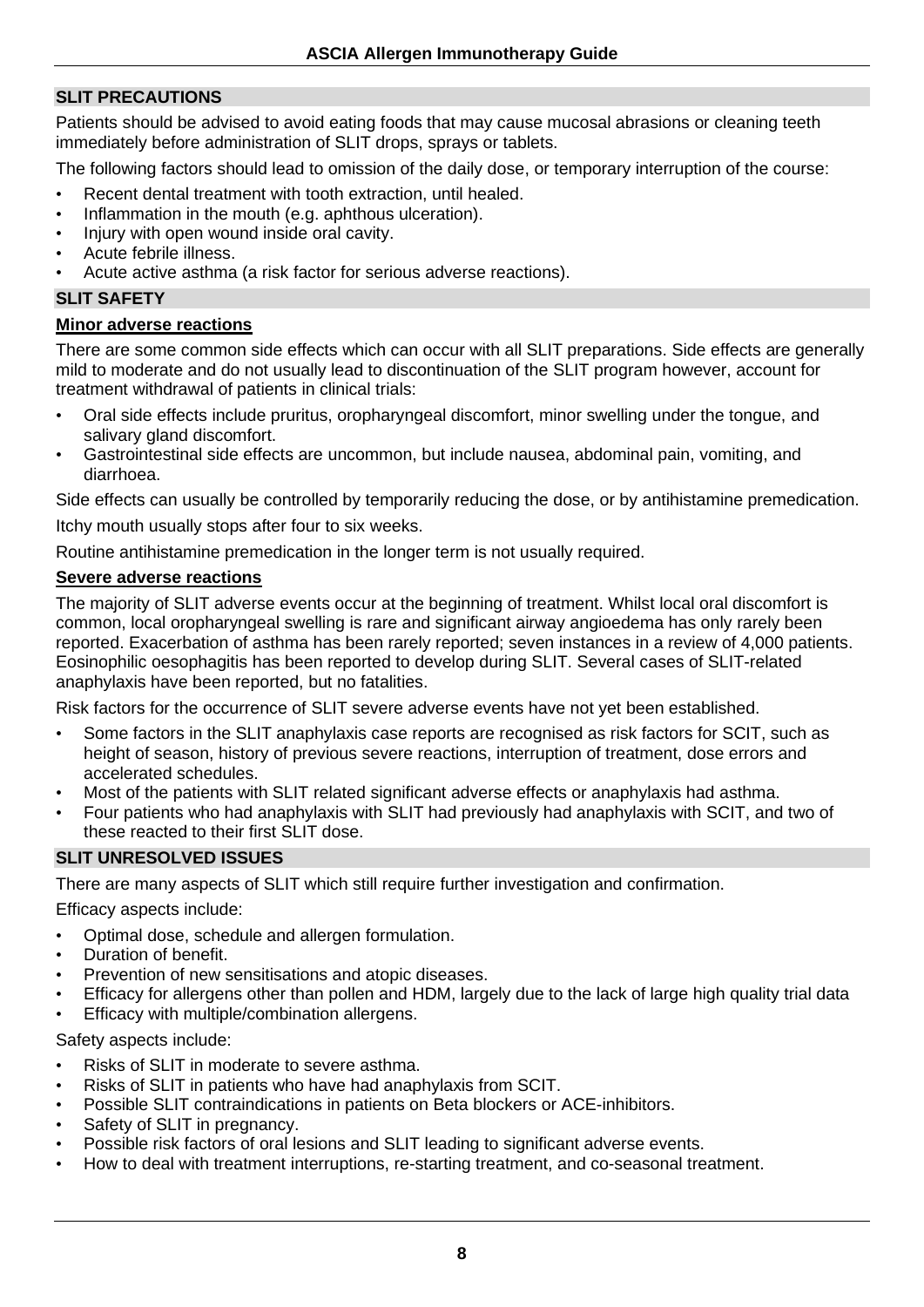#### **7. AEROALLERGEN SCIT**

#### **SCIT PRODUCTS**

A list of current suppliers is available on the ASCIA website:

[www.allergy.org.au/members/allergen-immunotherapy-information](http://www.allergy.org.au/members/allergen-immunotherapy-information)

#### **SCIT SCHEDULES**

The regimen of delivery of SCIT is divided into two phases:

- The escalation phase/build-up phase, up-dosing, induction or dose-increase phase.
- Maintenance phase.

Maintenance doses are usually determined from manufacturer's instructions or guidelines. Effectiveness of SCIT is related to cumulative allergen dose, therefore maximum safely tolerated dose is the aim.

The target maintenance dose may change depending upon many factors such as whether the patient can tolerate the dose, the allergen in question, and the clinical circumstance.

#### **Table 2.: Examples of typical maintenance doses used.**

| <b>Allergen</b>                      | <b>Amount</b><br>οf<br>allergen | <b>Usual volume (concentration)</b> |
|--------------------------------------|---------------------------------|-------------------------------------|
| Aeroallergen<br>(Alustal/Phostal)    | 8 IR/IC                         | 0.8ml (10IR/IC/ml)                  |
| Aeroallergen<br>(Aqueous Std<br>HDM) | 500AU                           | 0.5ml (1000AU/ml)                   |

There are many different regimens used during the escalation phase in order to reach the maintenance dose. For example, the up-dosing schedules for allergoids tend to be shorter than for natural allergens. The default option is to use the manufacturer's recommended schedule.

When choosing an escalation regimen, there are many factors to consider:

#### • **Patient factors:**

- − Patient risk factors/cofactors: patients with severe eczema or asthma may require a more cautious or prolonged escalation particularly if their condition worsens.
- − A history of prior moderate or severe reactions to escalations of SCIT.
- − There is no evidence that patients with a larger SPT wheal size need more cautious dose escalation.
- − In patients considered particularly at risk, commencement at a lower starting concentration (e.g. Alustal bottle 0, or 10-fold lower dilution of aqueous extracts) is warranted.
- **Resource factors:** This includes physician, nursing and facilities availability.

Gradual up-dosing: Should induce clinical tolerance by avoiding acute allergic reactions to SCIT injections. It is not known whether there is a specific immunological effect obtained by the conventional three month up-dosing schedule, beyond the avoidance of reactions.

**Maintenance SCIT injections:** Generally given every four weeks.

**Dose adjustment:** There is no standardised approach or evidence base to support dose adjustment for missed SCIT doses, or increased allergen exposure after adverse reactions, or when starting a new maintenance bottle. However, dose reduction has been advocated in the following situations:

- After doses have been missed.
- Where there is increased allergen exposure, such as during the pollen season.
- Where a significant adverse reaction has occurred, such as anaphylaxis or asthma.
- When starting a new maintenance bottle, in case batch to batch variation in potency occurs, some specialists may reduce first dose by 20%.

Suggested actions are in the ASCIA Treatment Plan for SCIT and are available on the ASCIA website.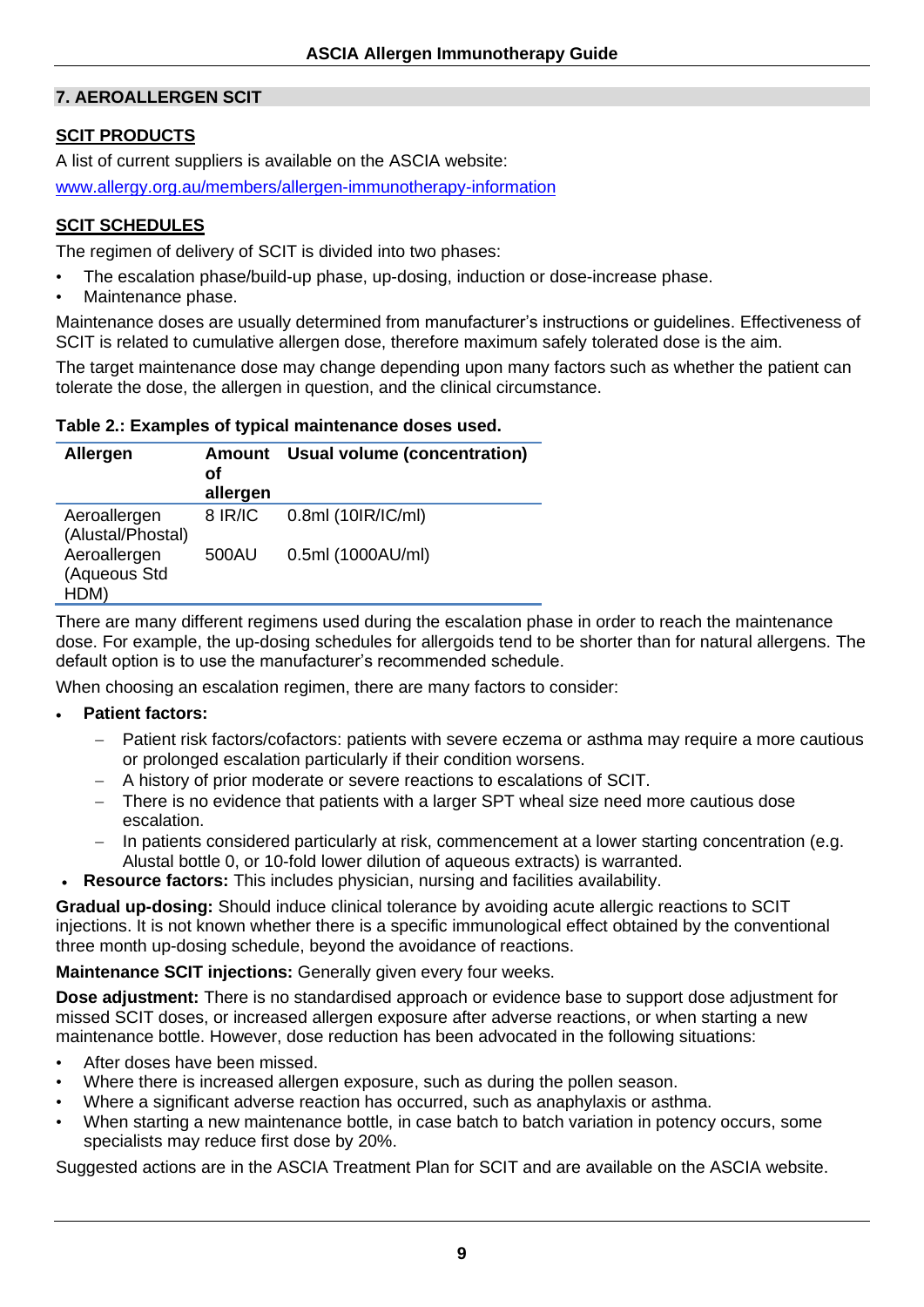#### **TYPES OF SCIT REGIMENS**

In Australasia aeroallergens are generally administered by conventional regimens. Other regimens are also included in the following table.

| <b>Conventional</b>  | One injection per visit; usually weekly but can be up to three times per week;<br>$\bullet$<br>outpatient clinic.<br>Recommended schedules are usually found on manufacturer's package inserts.<br>٠<br>Conventional schedules can be accelerated, even up to daily injections, if there<br>٠<br>is a clinical need (trying to reach a maintenance dose before the pollen season). |
|----------------------|------------------------------------------------------------------------------------------------------------------------------------------------------------------------------------------------------------------------------------------------------------------------------------------------------------------------------------------------------------------------------------|
| Cluster <sup>*</sup> | Usually weekly injections; outpatient clinic; two or more injections per visit.                                                                                                                                                                                                                                                                                                    |
|                      | ٠                                                                                                                                                                                                                                                                                                                                                                                  |
|                      | The maintenance dose is reached faster than conventional with a similar rate of<br>$\bullet$                                                                                                                                                                                                                                                                                       |
|                      | reactions.                                                                                                                                                                                                                                                                                                                                                                         |
|                      | Injections are given 30 to 60 minutes apart.<br>٠                                                                                                                                                                                                                                                                                                                                  |
| Rush <sup>*</sup>    | Escalating to the maintenance dose using multiple injections per day at intervals<br>٠                                                                                                                                                                                                                                                                                             |
|                      | of 15-60 minutes over a period of two to five days.                                                                                                                                                                                                                                                                                                                                |
|                      | Increased risk of reactions.<br>٠                                                                                                                                                                                                                                                                                                                                                  |
|                      | Usually performed in inpatient or day patient clinic.<br>٠                                                                                                                                                                                                                                                                                                                         |
| <b>Ultrarush</b>     | Dose escalation within one day, injections 15-30 minutes apart, significant risk of<br>$\bullet$                                                                                                                                                                                                                                                                                   |
|                      | reactions, done in hospital.                                                                                                                                                                                                                                                                                                                                                       |
|                      |                                                                                                                                                                                                                                                                                                                                                                                    |

#### **\* Cluster and rush protocols are considered to be safer when using allergoid extracts due to the lower IgE-binding nature of these extracts.**

#### **SCIT aspects of shared care**

From a clinical safety and continuity of care perspective, it is preferable that SCIT is carried out by specialist physicians with experience in delivering SCIT. However, there are many circumstances where ongoing SCIT may need to be delivered in primary care. These circumstances include the lack of specialist resources, economic reasons and geographical isolation.

Although maintenance SCIT in a stable patient with the appropriate information and precautions can safely be delivered in primary care, it is recommended that patients who are unstable or have additional risk factors are managed by specialist clinics.

When a decision is made to deliver SCIT, a shared care approach is recommended. The specialist needs to be available to answer any questions that arise during the SCIT course, and to intermittently follow up the patient to assess the safety and efficacy of the SCIT being delivered.

When transferring the delivery of SCIT to primary care, there are many aspects of this process that need to be considered:

- Willingness of the medical practitioner in primary care to ensure compliance with the recommendations around both the storage and safety of the delivery of SCIT.
- Appropriateness of the facilities where SCIT will take place.
- Appropriate education is supplied to health professionals delivering SCIT.
- All health professionals delivering SCIT adhere to the standards required to ensure safety of delivery. In a practice where only one nurse or doctor is trained to give SCIT injections, there is no consideration to cover for absence. When improperly trained staff deliver SCIT injections, mistakes can occur.
- Ensuring the responsibilities of ordering the SCIT products be clearly stated.
- Patients should understand the safety aspects of SCIT, particularly the importance of double checking the SCIT dose and allergen; the appropriate method of giving the SCIT injections; and remaining in the clinic/practice under direct observation for at least 30 minutes after the SCIT injection has been administered.

Resources for primary care practices who deliver immunotherapy include the ASCIA SCIT Treatment Plan.